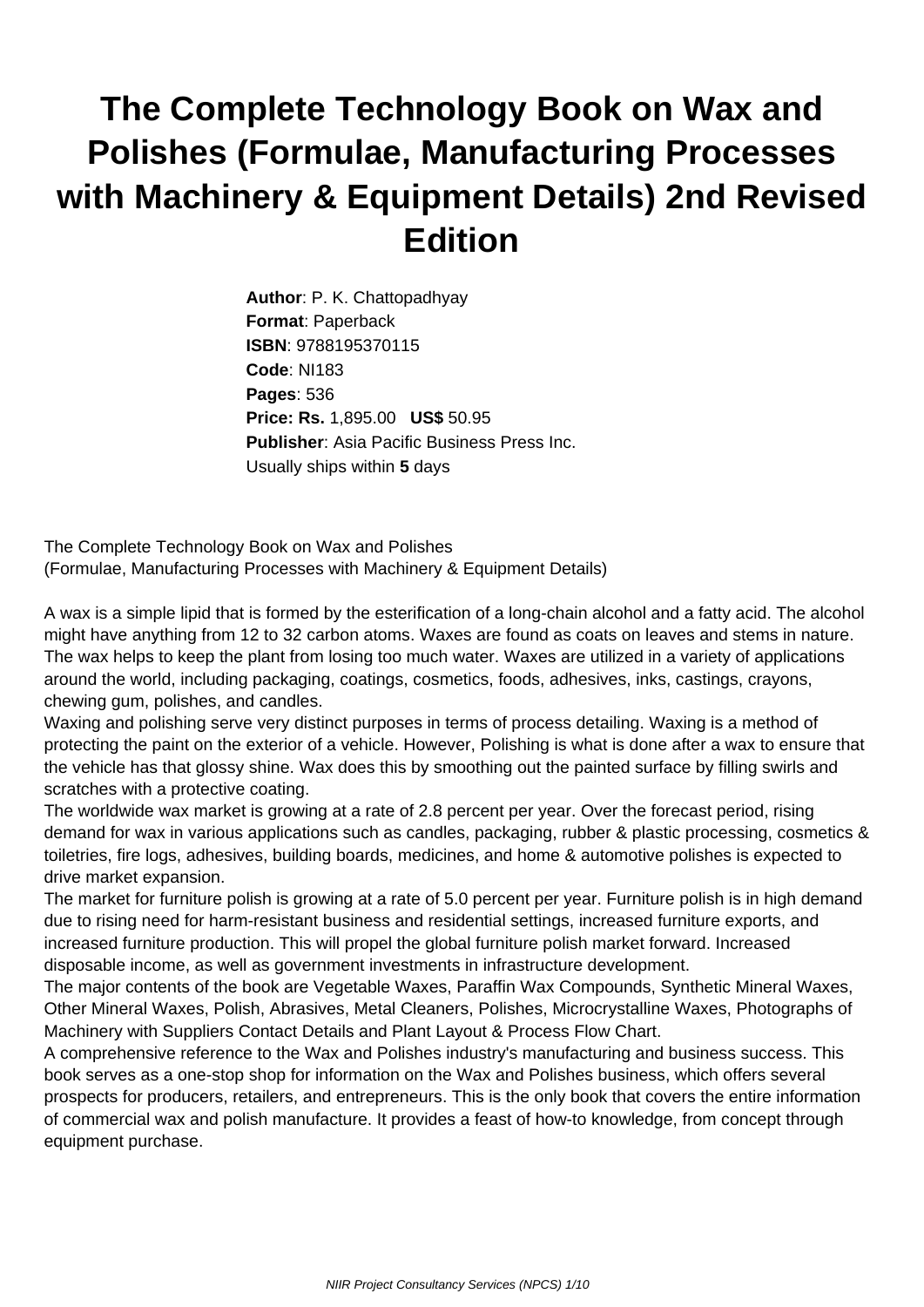## **Contents**

CHAPTER I INTRODUCTION Waxes Types of Wax Characteristic Properties of Waxes Chemically Modified Waxes Polish Polish Types Active Ingredients CHAPTER 2 VEGETABLE WAXES Bayberry wax Source Candelilla wax **Compatibility Specifications**  Scope Carnauba Wax **Production Composition**  Properties of Braxilian Grades of Carnauba Wax Flower wax First wax Medium wax Sandy wax Fat wax **Specifications**  Colour Adulterations of Carnauba Wax Cotton wax Esparto wax Fir Eax Propertries of Fir wax Flax wax Japan wax **Composition**  Grades Available Ouricury wax Preparation Composition Grade available **Specifications**  Palm waxes Grade available Cuban Palm wax **Compatibility**  Rice-oil wax Sugar cane wax Source Constituents of Sugar Cane Wax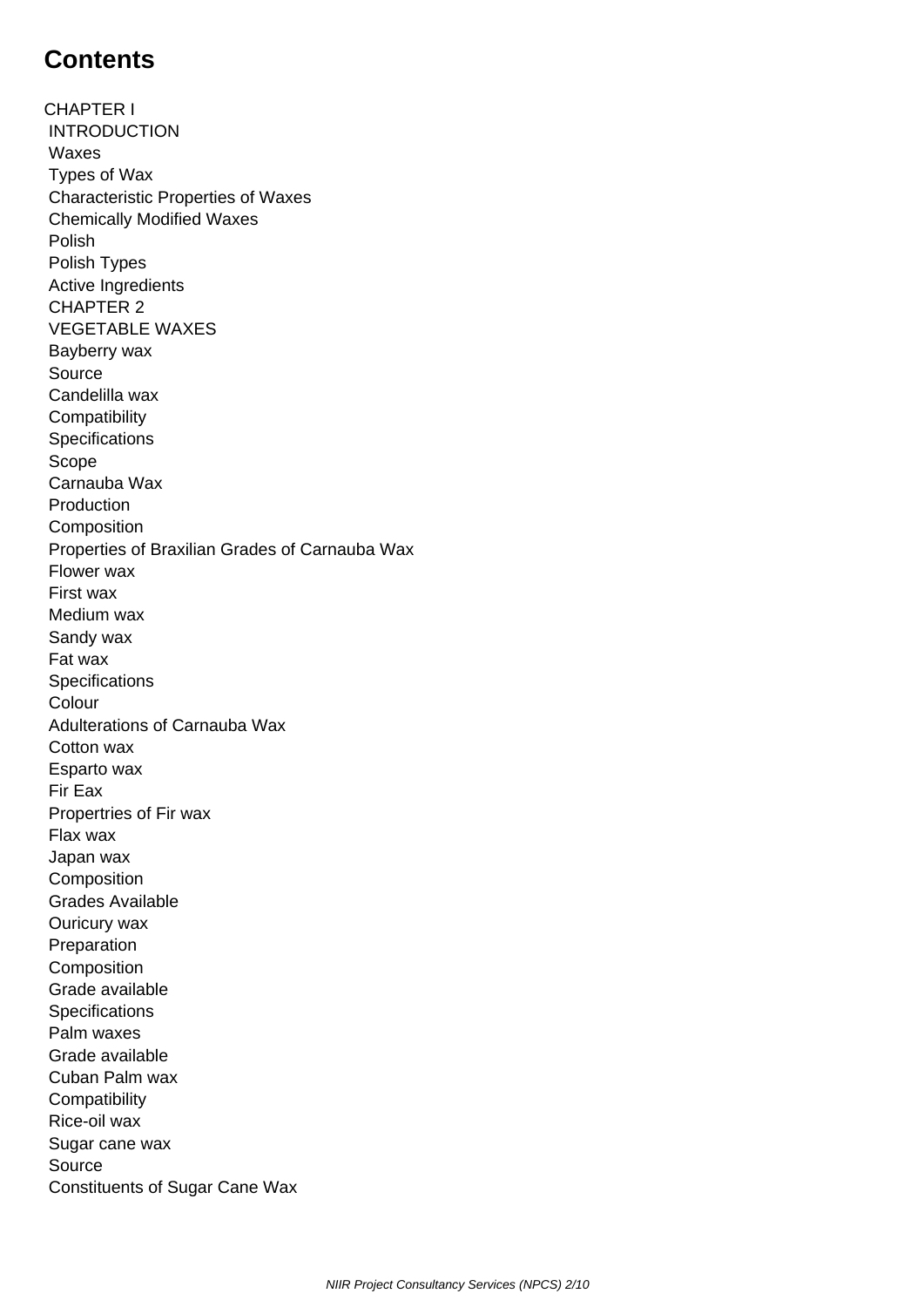Ucuhuba Wax Cocoa Butter CHAPTER 3 PARAFFIN WAX COMPOUNDS Compatibility of paraffin Waxes with Other Substances Paraffin wax with Bitumen CHAPTER 4 SYNTHETIC MINERAL WAXES Fischer-Tropsch (F-T) Waxes FT-200 and FT-300 Wax **Specifications**  Hardening Fischer-Tropsch Wax Duroxon waxes Duroxen Waxes-Group C Douroxon Waxes- Group E Duroxon Waxes- Group H Duroxon Waxes- Group J Duroxon Waxes- Group R Paraflint Paraflint as Modifier Polymekon CHAPTER 5 OTHER MINERAL WAXES Montan wax Sources Production of Montan Wax **Composition**  Properties of Montan Wax Durmont Waxes Uses of Montan Wax Modified Montan Waxes Lignite wax Oxocerite wax **Occurrence**  Manufacture of Ozocerite **Composition**  Properties of Ozocerite **Compatibility Adulterations**  Ceresin Utah wax Peat wax CHAPTER 6 POLISH, ABRASIVES, METAL CLEANERS Abrasive Compound Brass, Refinishing Corroded Cellulose-Friction Polishes Flatting Paste Emulsions Finishing Floor Wax Liquid Floor wax (Rubbing Type) Wood Floor Finish Furniture polishes Leather Belt Polish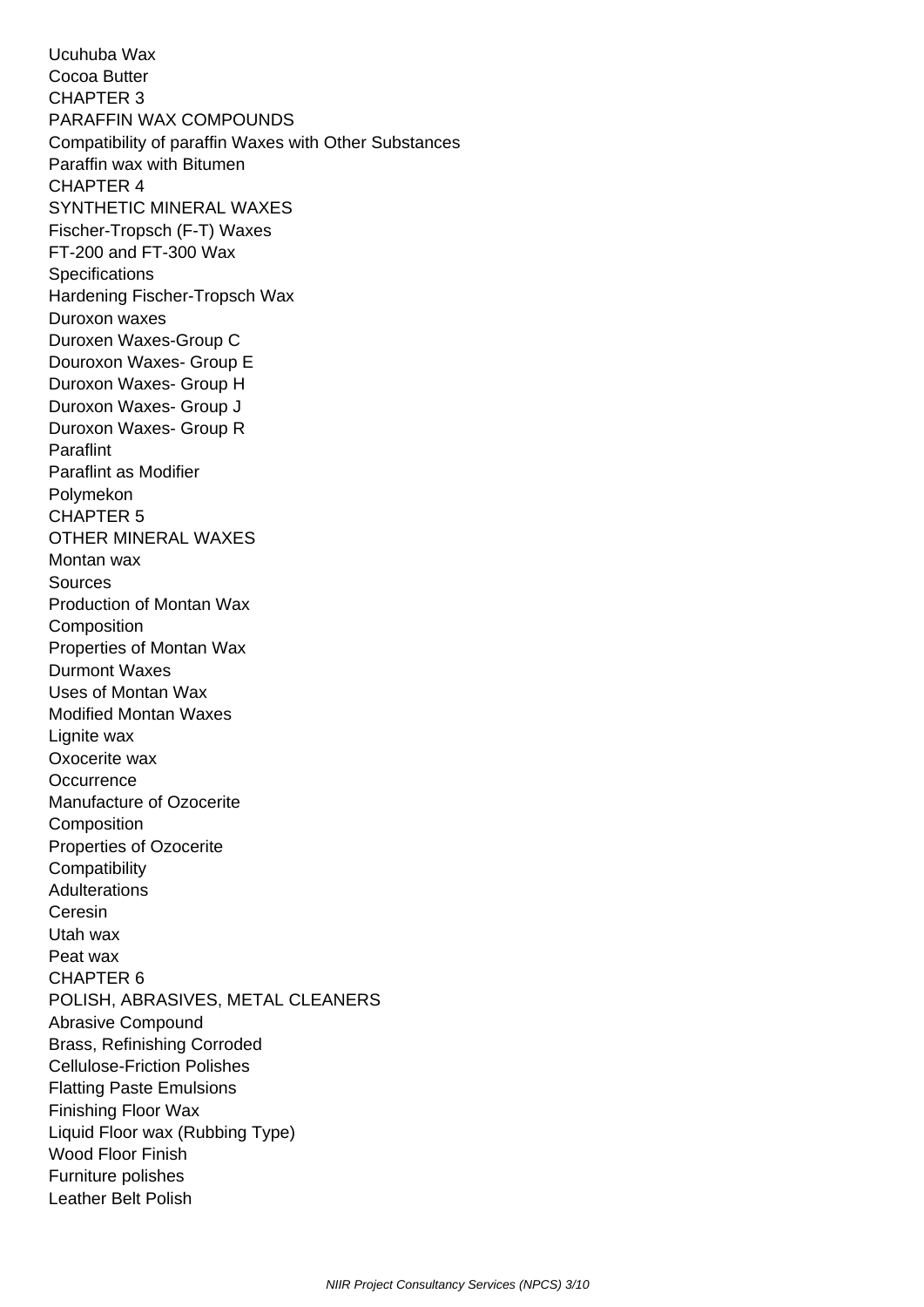Leather Dressings Leather Finish Metal Polish Tank A Tank B Pipe Oil Metal Polish Nickel Silver Castings, Cleaning Non-Caking Shoe Dressings Dyeing "Shoe" Plush Brown Shoe Polish Synthetic Spinel Sand Papers and Emery Papers Abrasive Wheels Automobile Polish Furniture Polish Polishing Cloth Oil Polish for Furniture Furniture Polish Removing Scratches from Furnishes Non-slippery Floor wax Floor Finish Floor sweeping Compound for Polished Floors Wood-Preserving and Finishing "Italian" Powder for Polishing Marble Colored Burnishing Clay Sharpening Compositions Aluminium Polish Directions for use Non Scouring Copper Polish Automobile Polish (Tumbler's) High Luster Polish for Shoes Sporting Shoe dressings, paste Notes on Cleaning White Shoes Shoe White (Water Type) Shoe White (Waterproof Type) Cleansing and Polishing compositions Auto-Polishes Automobile Polishes(oils) Automobile-Polishes (Pastes) Automobile Polishes Metal Polish Pastes Metal Polishing Cloths Polishing Metals for Metallographic Analysis Aluminum Polish Powders Liquid Polishes for Iron or Steel Polish for Silver, Nickel, Brass, Chromium, etc. Silver Polishes Liquid Silver Polishes Removing Silver Tarnish Silver Polishing Cloths Wax Paste Stove Polish Quick Drying Stove Polish Water-Resistant Floor Emulsion Polish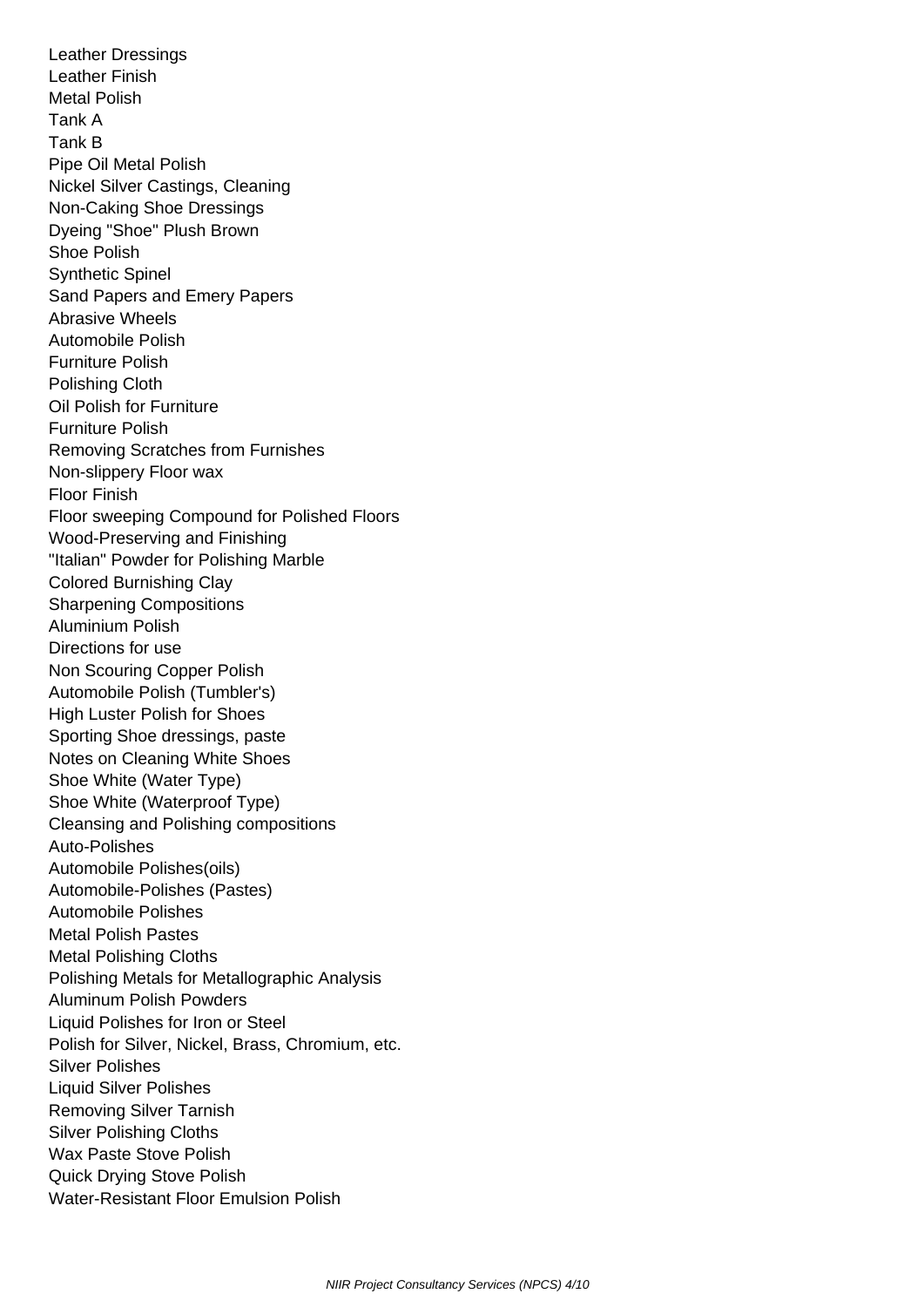Rubless Bright Drying Water Wax Polishes Semi Bright Drying Wax Emulsion Polishes Floor Polish Powders Floor Mop Oil French Polishing Cleaning and Polishing Table Ski wax Paste for Wax Calf Leather Leather Cleaning and Polishing stick Types of Cleaners White Shoe Polish White Leatehr polish Shoe Polishes Polishing, Lapping and Tumbling Abrasives Poolishing Wheels Metal Polish Liquid metal polishes Paste Metal Polish Wax Polish for varnished metals Fine instrument scale polish Polishing by barrel Toumbling Barrel Tumbling material Stove Polishes Sodium silicate Solutions Artrificial Graphite Stove Polishes Dance Floor Polishes Bright Drying Floor Polishes Emulsified Floor waxes Wax for polishes White Shoe Polishes Oil Polish Burnishing Polishes for Automobile Maintenance Silver Polish Jewelry Polish Bright Drying Floor Polish Floor Treatments Wood Floors Floor Waxes or Polishes Cement (Concrete)Floors Vitreous Tile or Ceramic and Terrazzo Floors Marble and Travertine Floors Linoleum Floorings Rubber Floors Cork Tile and Cork Carpet Floorings Asphalt Tile and mastic Floors Plastic magnesia Cement Floors Slate Tile Floors Bonded Abrasive Wheels Removing Scratches from Glass CHAPTER 7 **POLISHES**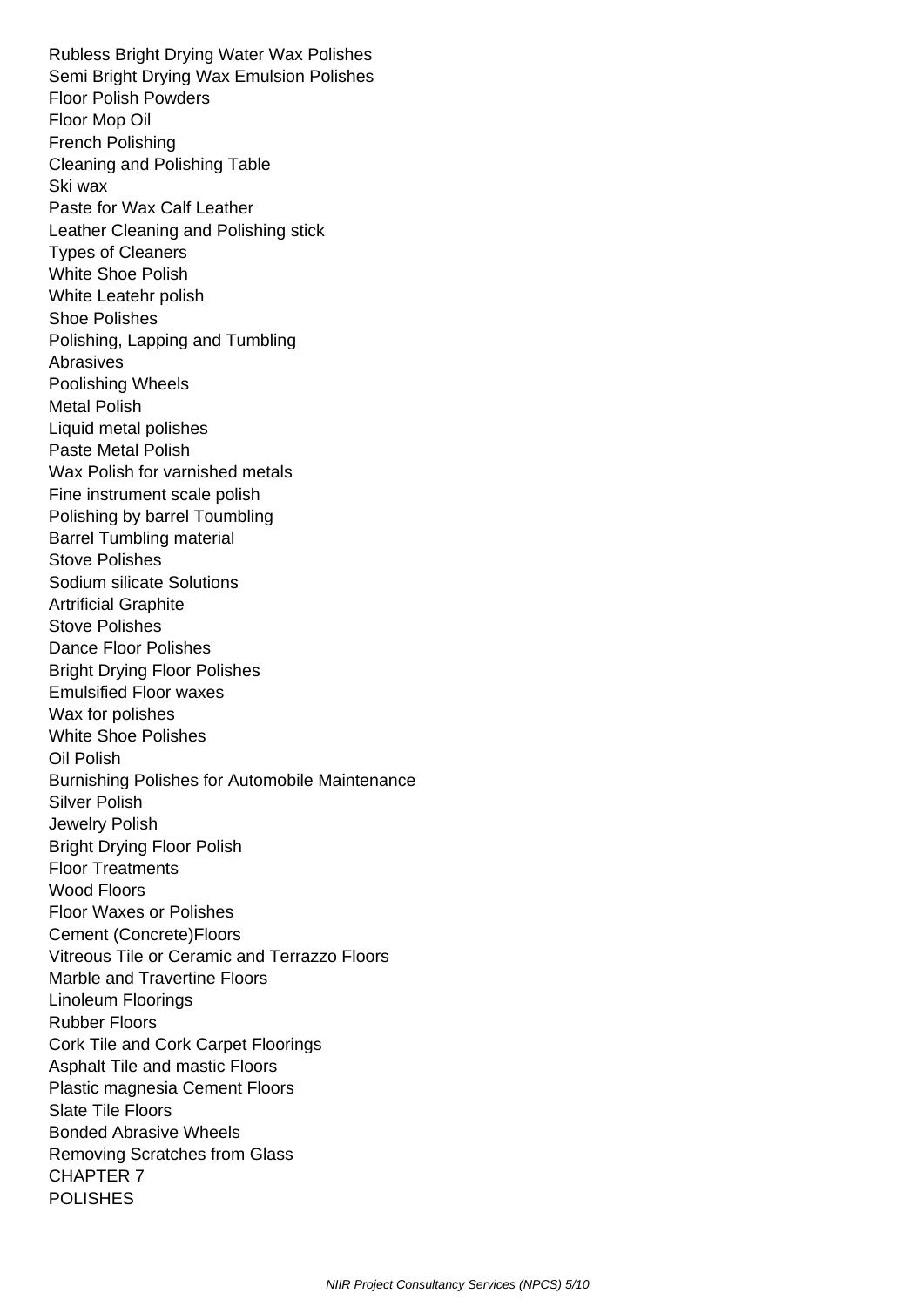Heavy Duty Floor Polish Carnauba Base Floor Polish Silicon Furniture Polish Liquid Floor polish Bright Drying Floor Wax Silicone Polishing Cloth Mineral Oil Emulsion Polish Aesrosol Polish Aerosol waxeless Polish Auto Cleaner Polish Ball Bearing Polish Metal Polish Silver Polish (Dip) Antislaking Buffing Composition Abrasive Vehicle (Oil) Insectidal Floor Wax Opaque-White Nonrrubbing Floor Wax Floor-Wax Emulsion Non-Rubbing Floor Wax Water Emulsion paste Waxes Liquid Solvent Waxes Solvent-Type paste Waxes and Shoe Polishes Stable Wax-Solvent Floor Polish Liquid Solvent Floor wax Buffing Compound Metal Abrasive Paste Wax Polish (Auto wax) (Floor and Furniture wax) Liquid Wax Polish Auto Polish Glass Polish Oven polish Silver Polish Metal Polishing Cloth Chromium Polish Leather Polish Liquid Leather Polish Paste Leather Polish Shoe Polish Paste (for Tubing) Shoe Creams Furniture Polish Floor Wax Remover Bright Drying Floor Polish (Emulsion) (Rubbers) Floor wax Diamond abrasive Synthetic Abrasive Auto Rubbing compounds Buffing Compounds Cream Buffing Wax Automobile polish Metal Cleaning and Polishing Cloth Metal Polish Furniture Polish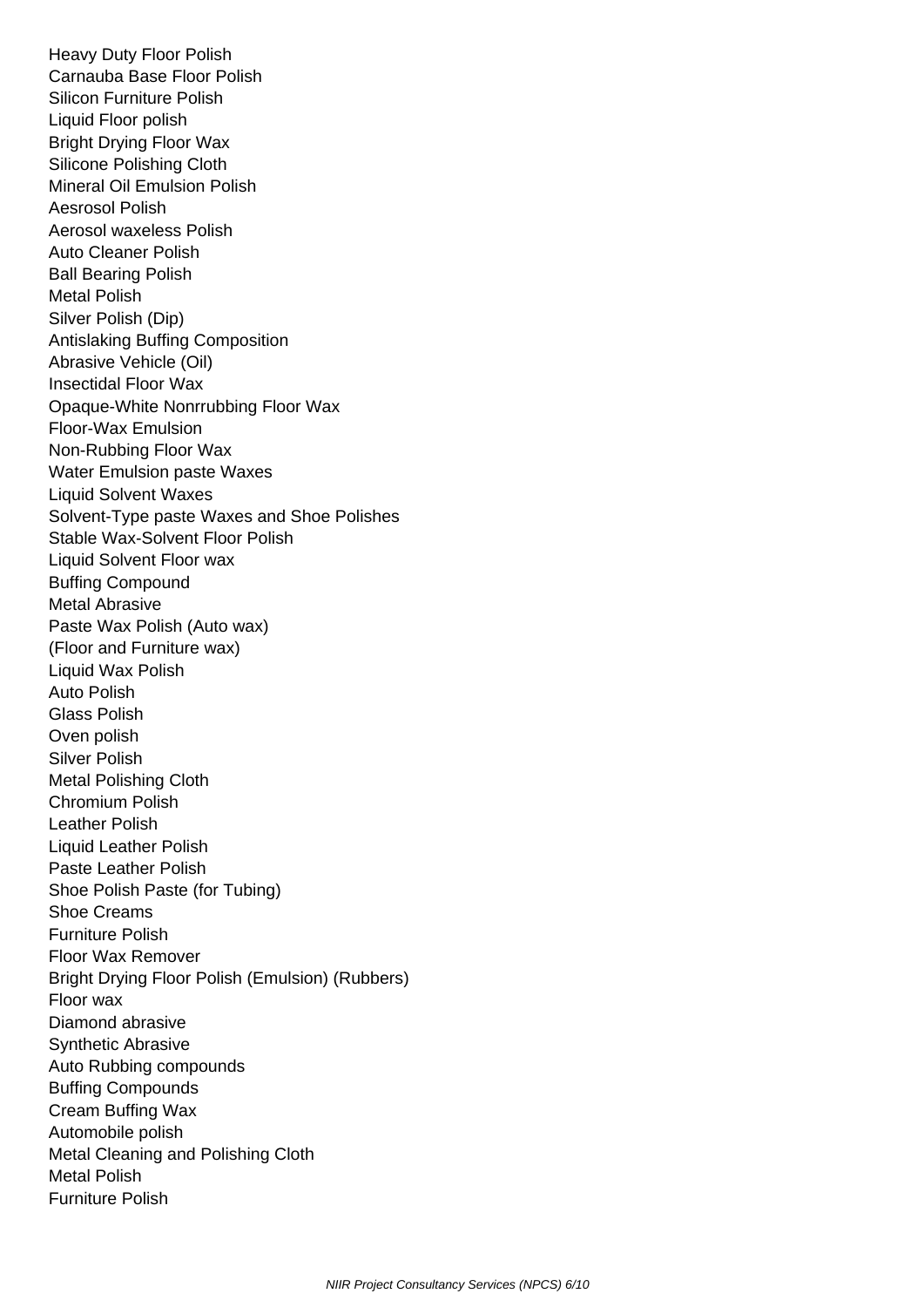Furniture Cleaner and Polish Floor Polish Dance Floor Wax Oil Polishes Wax Polishes Wax Paste Polish Rubber Polishes Rubber Wax Floor Polish Method 1 Method 2 Variation Triethanolamine Water-Resistant Rubless Polish Morpholine Water-Resistant Rubless Polish Method 1 Method 2 Resin, Shellac, Casein Dispersions Natural Resin Dispersions Preparation of Formula No.1. Preparation of Formula No. 2 Shellac Dispersion Casein Dispersion Polishing Paste Diamond Dust Abrasive Abrasive Cleaner Lens Polishing Powder Polishing Powder Smoothing Compound for Lucite and Plexiglas Polishing Compound for Lucite and Plexiglas Tumbling Barrel Polish French Polish Base Black Paste Shoe Polish Soft Leather Polish Rubber Foot wear Polish Rubless Floor Wax Bright-Drying Floor Wax Emulsion Durez Wax Base Floor Polish Dance-floor Wax Furniture Polish Perfume for Furniture Polish Paste Waxes Black Shoe Polish Leather Polish Polish for Edging Leather Straps Automobile Polish Automobile Polish and Cleaner Automobile Finish Haze Remover Automobile Hand-Rubbing Compound Stone and Porcelain Polish Glass Wax Polish Optical-glass Polish Rough Diamond-Polish Substitute Lapping Compound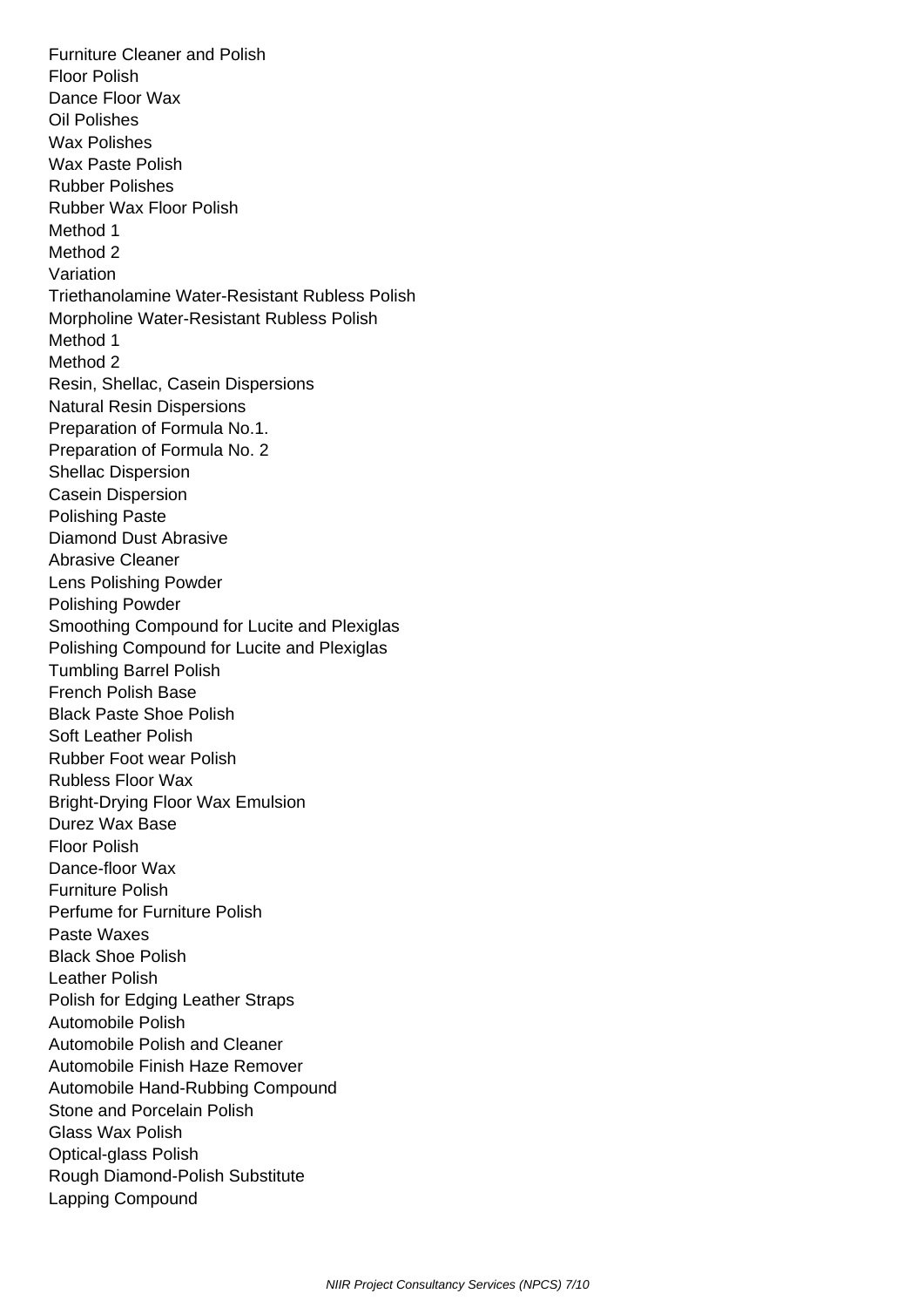Stove Polishing Stick Gold Polish Silver Polish General Metal Polish Brass Polish Brass and Bronze Cleaner and Polish Brass, Nickel, and Chrome Polish Brass-Buffing Soil Cleaner Tripoli-Buffing Composition for Brass Tripoli-cut-and-color Composition for Brass White-Lime- cut-and-color Composition for Brass Red Oxide Color Composition for Brass Metal-Buffing Compound Polishes Silver Polish Metal Polish Rust-Preventing Metal Polish Chemical Nickel Polish Glass and Metal Polish Electric Shaver Sharpening Paste Glass-Grinding Fluid Abrasive Diamond Paste Silicone Furniture Polish Silicone Auto Polish Silicone Cleaner Polish Silicone Wax Polish Furniture Polish Solvent-type Paste Floor Polish Solvent-Type paste Wax Polishes Liquid Type wax Polishes Floor-Polish Paste Buiffing Paste Polish Oil Polish Paste Shoe Polish Liquid White shoe dressing CHAPTER 8 MICROCRYSTALLINE WAXES Differences between microcrystalline and paraffin waxes Fractional crystallization of petroleum waxes Properties of Microcorystalline waxes Melting point **Compatibility**  Laminating properties of Microcrystalline waxes Miscibility with additives **Solubility**  Specific Gravity at various Temperatures Thermal Expansion and Melting point of waxes Oxidized microcroystalline waxes Emulsifiable Microcrystalline waxes Petrolatum wax Uses of Microcrystalline waxes Drum Linings Vat Linings